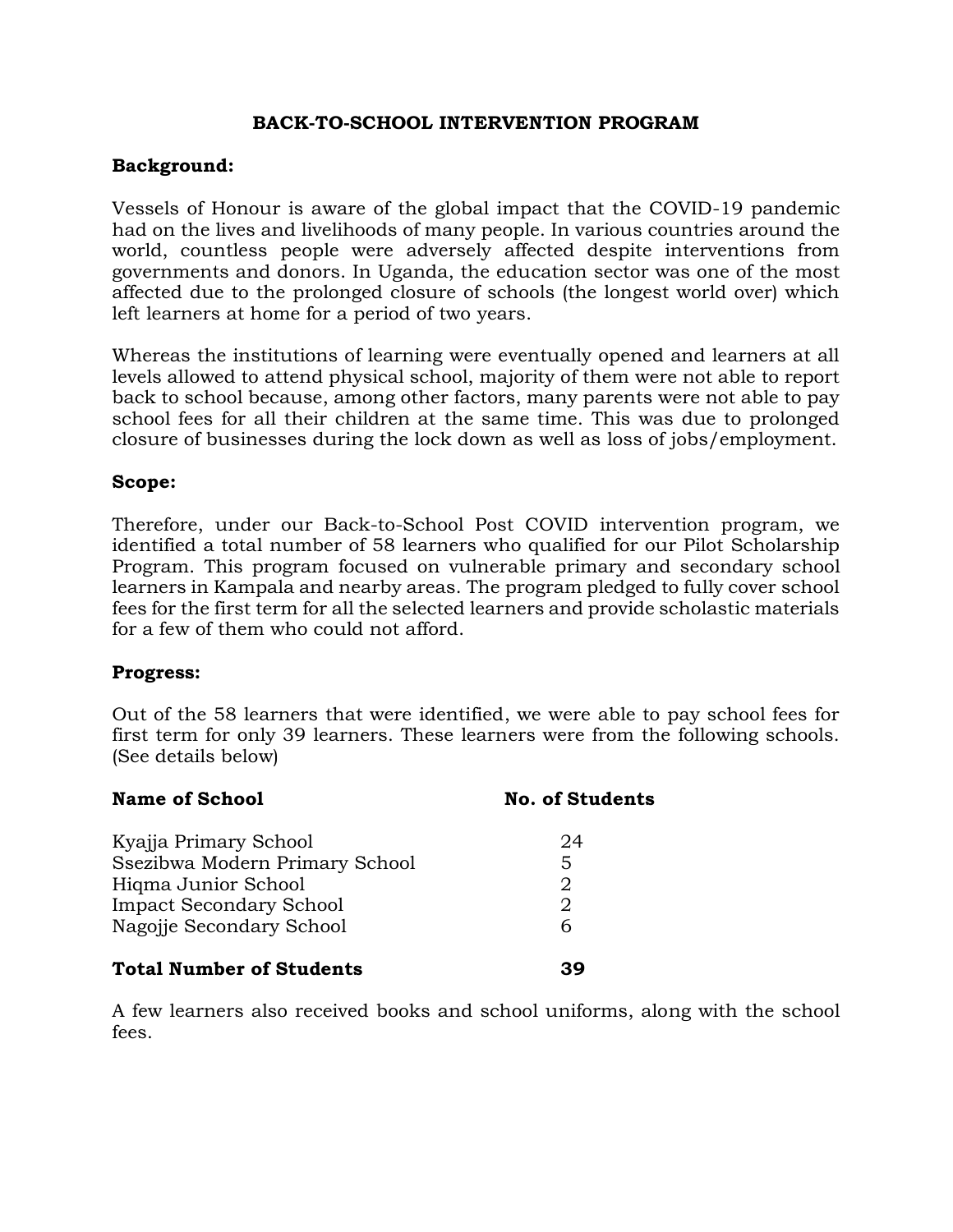### **Findings and Observations:**

- 1. A total number of 18 learners did not receive their bursary due to our budget constraint. However, since we pledged our support to these parents, their bursaries were carried forward to cover their school fees second term which resumes on 9<sup>th</sup> May, 2022.
- 2. Kyajja Primary School is located in a deeply impoverished community where parents can hardly afford to pay school fees for the children, even in affordable government schools.

Whereas the Government of Uganda offers free education for all primary school learners in public schools under the Universal Primary Education (UPE) program, the learners in these schools have to contribute a certain amount of money to cater for porridge which is served as lunch for the children, among other costs that are determined by the schools' Boards of Governors.

Therefore, there is need for continued support for these parents so as to keep these children in school. Otherwise, our one-off bursary would go to waste since the children may not continue through the following terms. That is why we proposed a full termly scholarship to help these 24 children stay in school.

- 3. It was established that, whereas these learners spend the whole day at school, all they receive to eat is a cup of corn porridge without sugar. This implies that they study on an empty stomach which obviously has a negative bearing on their level of academic performance.
- 4. During our interactions with parents and home visits for some of the vulnerable children, we came across a one Dorothy who is a mother of 5. She has got no place to stay with her children since the father of her children abandoned them. At the time of our visit, we found their daily meal ready to be served and this, (see pictures here below), is what they had prepared to eat on that day. Two of her children, Kevin and Eriya who had dropped out of school are some of the learners that received a full scholarship for first term and we intend to keep them on the ongoing termly scholarship program. Apart from the intervention for their education, this family needs a place they can call home; with food, water, shelter and clothing which are the basic needs that even Jesus referred to as necessities.
- 5. We found a one Irene Nakandi who is an orphaned girl aged 15 and is currently in Senior Three. Irene had dropped out of school due to lack of school fees. She lost her father to suicide and her mother's whereabouts are unknown to her since she abandoned her. Apart from receiving a full school fees scholarship for first term, she received a new school uniform